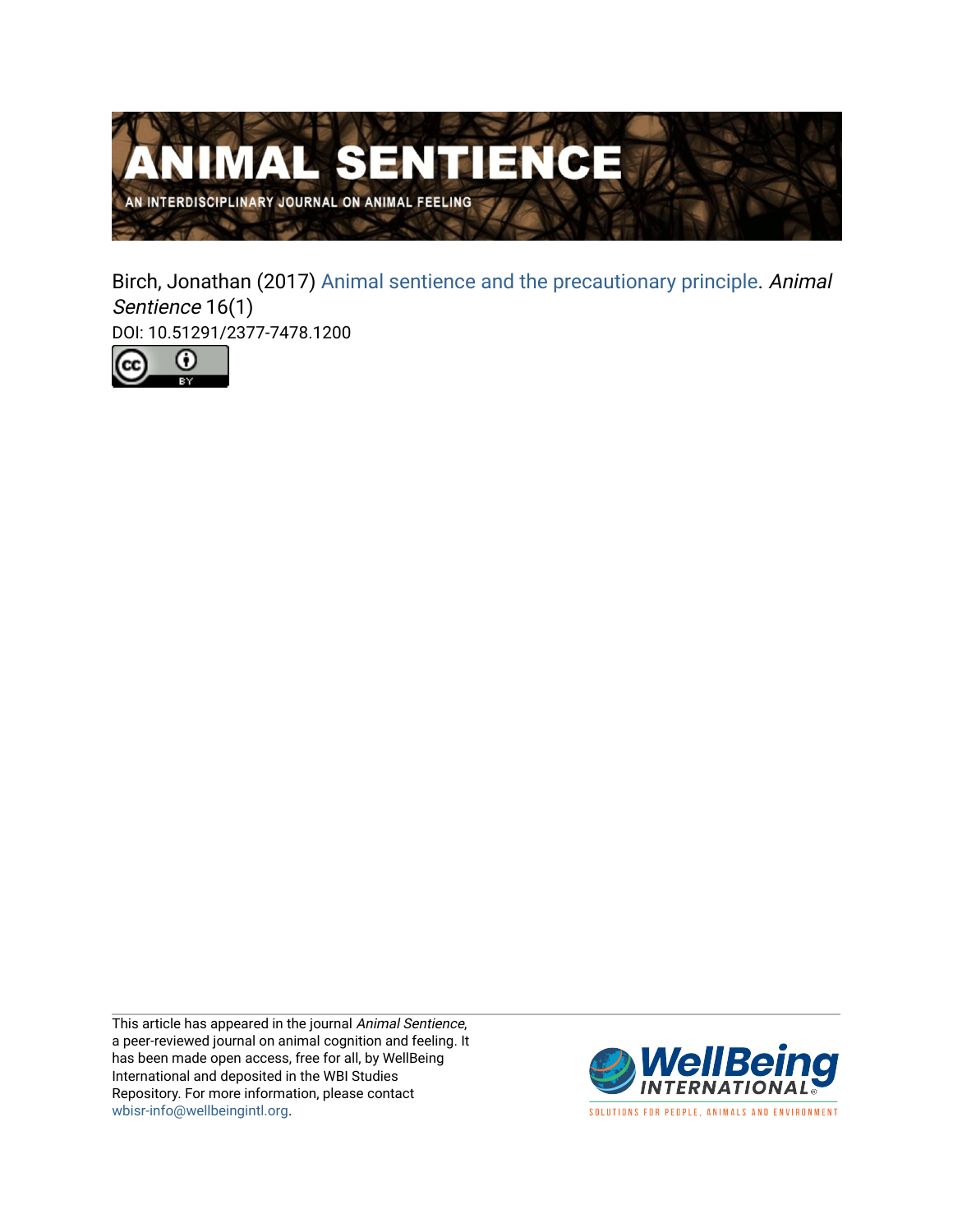**Call for Commentary:** *Animal Sentience* publishe[s Open Peer Commentary](http://users.ecs.soton.ac.uk/harnad/Temp/Kata/bbs.editorial.html) on all accepted target articles. Target articles are peer-reviewed. Commentaries are editorially reviewed. There are submitted commentaries as well as invited commentaries. Commentaries appear as soon as they have been reviewed, revised and accepted. Target article authors may respond to their commentaries individually or in a joint response to multiple commentaries.

**Instructions:** <http://animalstudiesrepository.org/animsent/guidelines.html>

# **Animal sentience and the precautionary principle**

#### **Jonathan Birch**

Department of Philosophy, Logic and Scientific Method London School of Economics and Political Science

**Abstract:** In debates about animal sentience, the precautionary principle is often invoked. The idea is that when the evidence of sentience is inconclusive, we should "give the animal the benefit of the doubt" or "err on the side of caution" in formulating animal protection legislation. Yet there remains confusion as to whether it is appropriate to apply the precautionary principle in this context, and, if so, what "applying the precautionary principle" means in practice regarding the burden of proof for animal sentience. Here I construct a version of the precautionary principle tailored to the question of animal sentience together with a practical framework for implementing it. I explain and defend the key features of this framework, argue that it is well-aligned current practice in animal welfare science, and consider and reject a number of influential counterarguments to the use of precautionary reasoning in this area.

**Keywords:** animal sentience, animal protection, precautionary principle, burden of proof



**[Jonathan Birch](mailto:j.birch2@lse.ac.uk)** is Assistant Professor in the Department of Philosophy, Logic and Scientific Method at the London School of Economics and Political Science, specializing in the philosophy of the biological sciences. He has written on numerous topics in the philosophy of biology, including innateness, teleology, animal signalling, the "major evolutionary transitions," and the evolution of altruism. He is currently interested in, among other things, the evolution of sentience and the relation between sentience and welfare. **<http://personal.lse.ac.uk/birchj1/>**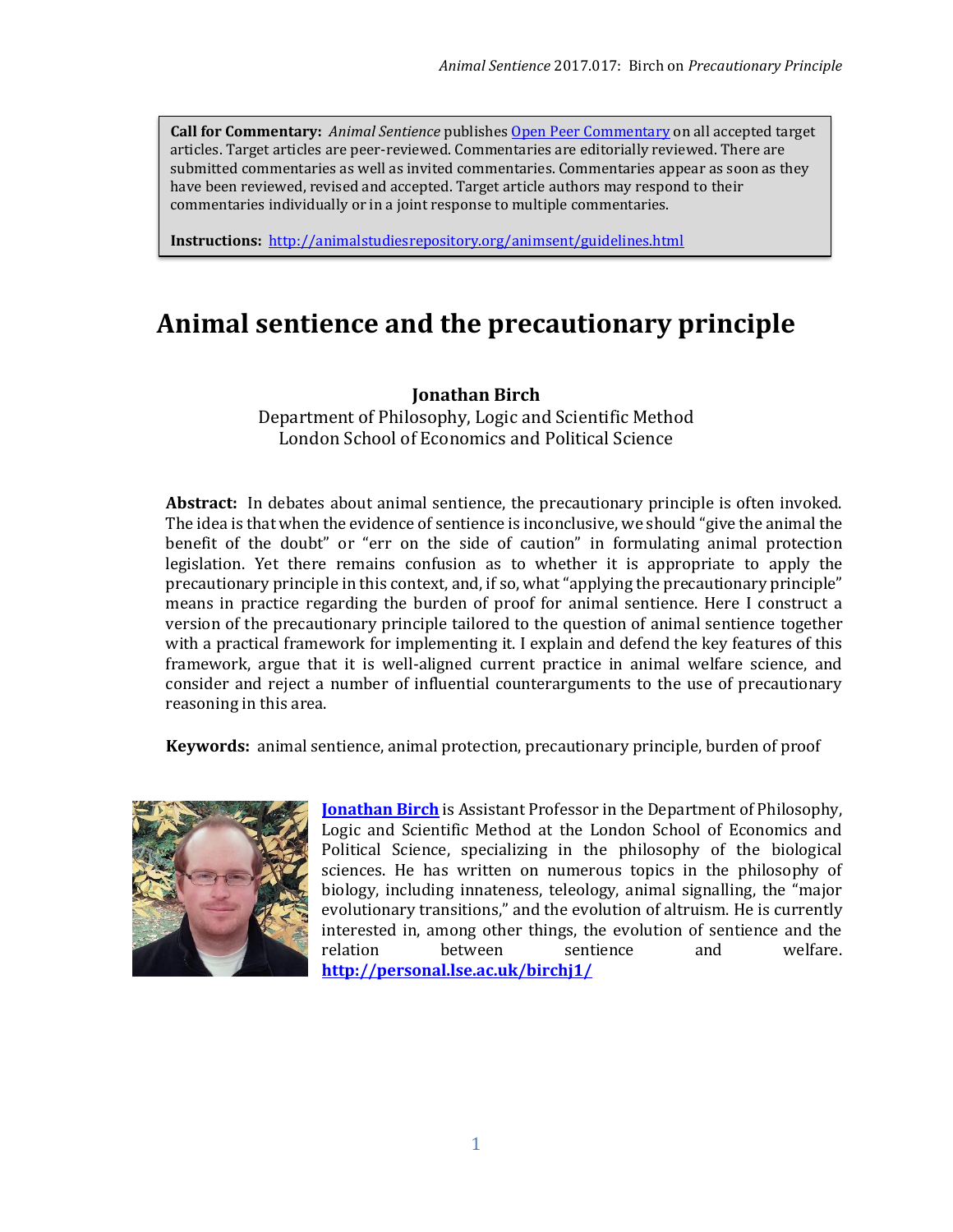#### **1. Introduction**

How much evidence should it take to convince us that an animal is sentient? In discussions of animal sentience, and especially animal pain, the "precautionary principle" (O'Riordan, & Cameron 1994) is often invoked. It is often stated, for example, that, in the absence of certainty as to whether an animal feels pain, the precautionary principle requires giving the animal the benefit of the doubt (Bradshaw 1998). This has been cited as a reason for extending the scope of animal protection legislation to encompass fish and some invertebrates, such as cephalopods (Andrews 2011; Jones 2013; Sneddon et al. 2014). In a recent issue of this journal, a number of authors appealed to the precautionary principle to argue that, in the absence of strong evidence to the contrary, we should take seriously the hypothesis that fish feel pain (Jones 2016; Brown 2016; Seth 2016).

Yet there remains a significant amount of disagreement and confusion over this issue. Is it appropriate, in this context, to apply the precautionary principle? If so, what exactly does "applying the precautionary principle" mean? In broad terms, the idea is clearly that we should not require absolute certainty that a species is sentient before affording it a degree of legal protection. Absolute certainty will never be attained (indeed, the "problem of other minds" suggests it cannot even be attained with respect to human minds), and its absence is not a good reason to deny basic legal protections to potentially sentient animals.

What is still needed, however, is a precise, practical framework for deciding whether the evidence of sentience in a particular species is sufficient to justify bringing that species within the scope of animal protection legislation. Broad appeals to the precautionary principle can only take us so far, because the precautionary principle is general, abstract and rather vague. To help adjudicate disputes about particular cases, and to provide meaningful guidance to scientists and policymakers working in this area, we need a framework that provides a practically applicable burden of proof.

In this target article, I propose such a framework. I begin with a general and abstract formulation of a precautionary principle for animal sentience (Section 2), and then develop a more precise, practically oriented formulation (Section 3). I present some considerations in its favour, argue that it aligns well with current practice in the field of animal welfare science (Section 4), and defend it from a number of counterarguments (Section 5). My proposal is intended as a starting point for further discussion of this issue. My hope is that discussion of this proposal will lead to further refinements and amendments, and that this will lead, ultimately, to a framework for setting the burden of proof that commands wide assent across the interdisciplinary field of animal sentience research.

Before I turn to the burden of proof for sentience, I should first comment on the term *sentience*. This term has broader and narrower senses. In the broader sense, it encompasses all of an organism's subjective experiences of the world and of its own body: any form of what philosophers call *phenomenal consciousness* (Block 1995). In this sense, an organism is sentient when there is "something that it is like to *be* that organism" (Nagel 1974, p. 346). However, when the term is used in animal welfare science and animal ethics, it usually refers specifically to subjective experiences with an attractive or aversive quality, such as experiences of pain, suffering, pleasure, frustration, anxiety, fear, happiness and joy (Singer 1975; Varner 2012). Sentience in the narrower sense requires sentience in the broader sense, but the converse is not true: an animal might, in principle at least, have experiences of bodily movements and external objects without feeling any of these experiences to be attractive or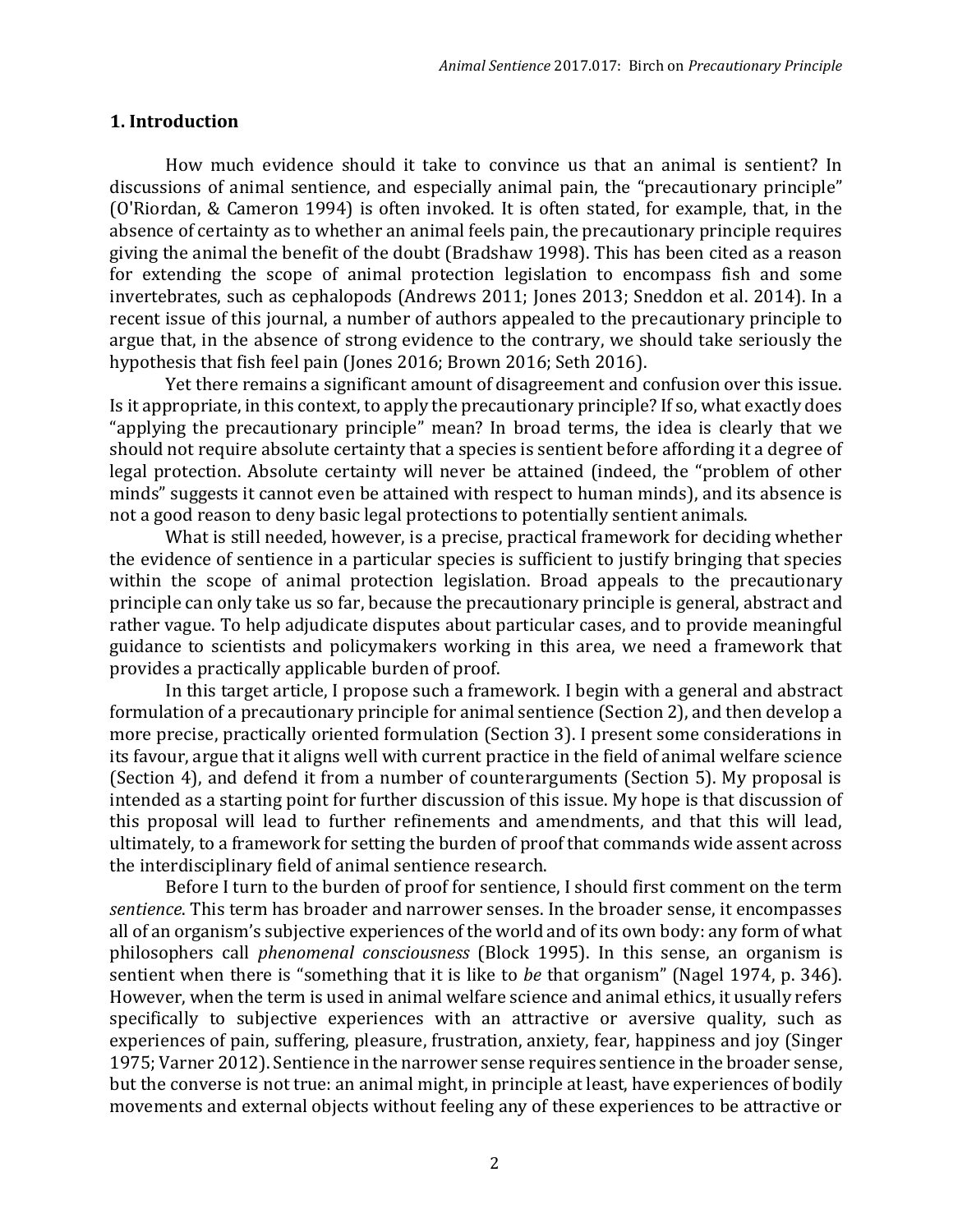aversive (the plausibility of this is open to debate; Peter Godfrey-Smith, quoted in Gorman 2016, has suggested that it may be true of insects).

For my purposes in this target article, it is the narrower meaning of sentience subjective experiences with an attractive or aversive quality — that I have in mind. This is because I take sentience in this narrower sense to be the sort that matters when we ask whether an animal should be brought within the scope of animal protection legislation.

#### **2. The precautionary principle and animal sentience**

The original precautionary principle states that "where there are threats of serious or irreversible damage, lack of full scientific certainty shall not be used as a reason for postponing cost-effective measures to prevent environmental degradation" (United Nations 1992). Although initially intended as a guide to environmental policy, the principle has also been applied to questions of public health. To apply the principle in this context, we simply replace "serious or irreversible damage [to the environment]" with "serious, negative public health outcomes" (John 2011).

To apply the principle to questions of animal sentience, we need to make an analogous move, replacing "serious or irreversible damage to the environment" with "serious, negative *animal welfare* outcomes." The following, therefore, is the principle I take defenders of the precautionary principle in the context of animal sentience to have in mind. I will call it the Animal Sentience Precautionary Principle, or ASPP:

**ASPP:** Where there are threats of serious, negative animal welfare outcomes, lack of full scientific certainty as to the sentience of the animals in question shall not be used as a reason for postponing cost-effective measures to prevent those outcomes.

The widespread influence of the original precautionary principle can be credited partly to its extremely broad, non-specific nature: it has been applied to environmental threats as diverse as climate change and neonicotinoids. The public health version of the principle is similarly broad. The drawback to this incredible breadth is that it does not offer much in the way of detailed policy guidance, leading critics to suggest that it is unscientific, vacuous, vague, incoherent, paradoxical or ill-defined (e.g., Sunstein 2005; for responses, see Steel 2013, 2014).

What, then, does endorsing ASPP actually require of us? Stephen John (2011) offers what I take to be a particularly helpful way of interpreting precautionary principles. He suggests we think of them as a combination of two rules. First, there is an *epistemic* rule (a rule about the *burden of proof*): when there is a live scientific hypothesis that posits a causal relationship between human action and a seriously bad outcome, we should set an *intentionally low evidential bar* for the acceptance of that hypothesis in the context of formulating policy. Consider, for example, the hypothesis that there is a causal relationship between neonicotinoids and colony collapse in bees. We should require *some* evidence for this hypothesis before regulating the use of neonicotinoids, but the bar should be set at a level low enough to avoid a prolonged period of inaction that may turn out, retrospectively, to have allowed serious and preventable harm to occur.

Second, there is a *decision* rule (a rule about *action*): once we have sufficient evidence of a threat of a seriously bad outcome, *we should act*, in a timely and cost-effective manner, to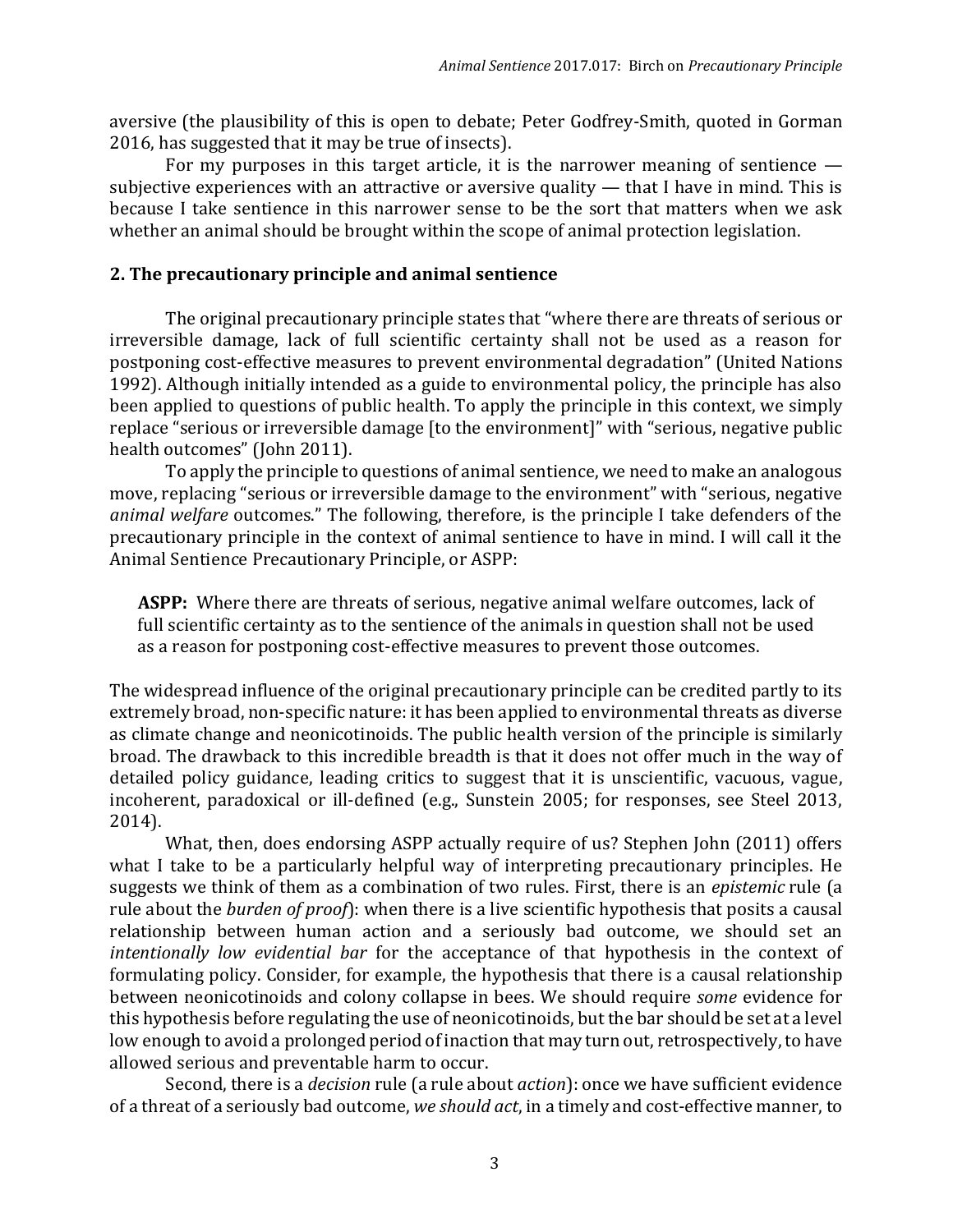prevent that outcome. The implication is that the goal of preventing the seriously bad outcome deserves sufficient priority that, once the evidential bar is cleared, it is inappropriate to delay action further while we attempt to weigh the expected costs and benefits of this goal in comparison to other policy goals. We should not ask: "Is this outcome really worth preventing at this time, given the other goals we have?" We instead move directly to the question: "What are the most cost-effective means of preventing this outcome?"

Both rules are motivated by considerations of time. The wheels of both science and policy turn slowly, and the costs of waiting for overwhelming evidence and clear consensus can be very high. Precautionary reasoning aims to create a pathway from evidence to action that allows for timely responses to serious, developing threats. The overarching imperative, as Daniel Steel (2013, p. 321) puts it, is that "policy [should] not be susceptible to paralysis by scientific uncertainty." While few would disagree with this imperative, the above rules are, admittedly, controversial ways of implementing it. If one feels it is never appropriate to set an intentionally low burden of proof for a factual claim, or if one feels that it is never appropriate to act without weighing expected costs against expected benefits, then one will be led to reject the precautionary principle. My aim is not to convince the critics (on this, see John 2011; Steel 2013, 2014), but rather to articulate, for those already sympathetic to the precautionary principle, what its application in a particular context actually requires.

The key to precautionary reasoning is to delimit carefully the class of "seriously bad outcomes" that merit this kind of epistemic and normative priority. Climate change seems a clear-cut case. The use of ASPP as a guide to policy relies on the idea that animal welfare outcomes can also meet the appropriate standard of seriousness, and I agree with those who have invoked the precautionary principle in this context that they can indeed do so. One might suppose, at first glance, that an animal's pain, though surely bad, is not a bad outcome on a large enough scale to justify precautionary reasoning. This can be rebutted, however, by noting some relevant figures. For example, if our policy target is the treatment of fish by commercial fisheries, we should note that approximately 1 to 3 trillion fish are caught annually in wild fisheries, excluding fish farms (Mood and Brook 2010; Balcombe 2016; Jones 2016). If we fail to regulate effectively the way fish are treated, the threat to animal welfare is not simply that one animal will be subjected to preventable pain, but that over one trillion animals per year will.

Similarly, if our policy target is the regulation of animals used in scientific research, we should note that, according to European Union (EU) statistics, about 11.5 million vertebrates and countless invertebrates (at the time of writing, there are still no published figures for cephalopods, the only protected class of invertebrates) are used every year for scientific purposes in the EU alone (European Commission 2013). If we underestimate the taxonomic range of animal sentience, and thereby exclude from the scope of animal protection some species that should be included, the threat to animal welfare is not simply that one animal will be subjected to preventable pain in the laboratory, but that millions of animals per year will.

These are seriously bad outcomes: the sort of outcome for which precautionary reasoning was designed. The case for ASPP is therefore strong. However, this is where the real work starts. ASPP indicates that, if a threat of serious, negative animal welfare outcomes is present, the evidential bar for sentience should be set at an *intentionally low* level, but it leaves open the question of how exactly this evidential bar should be set. How, then, should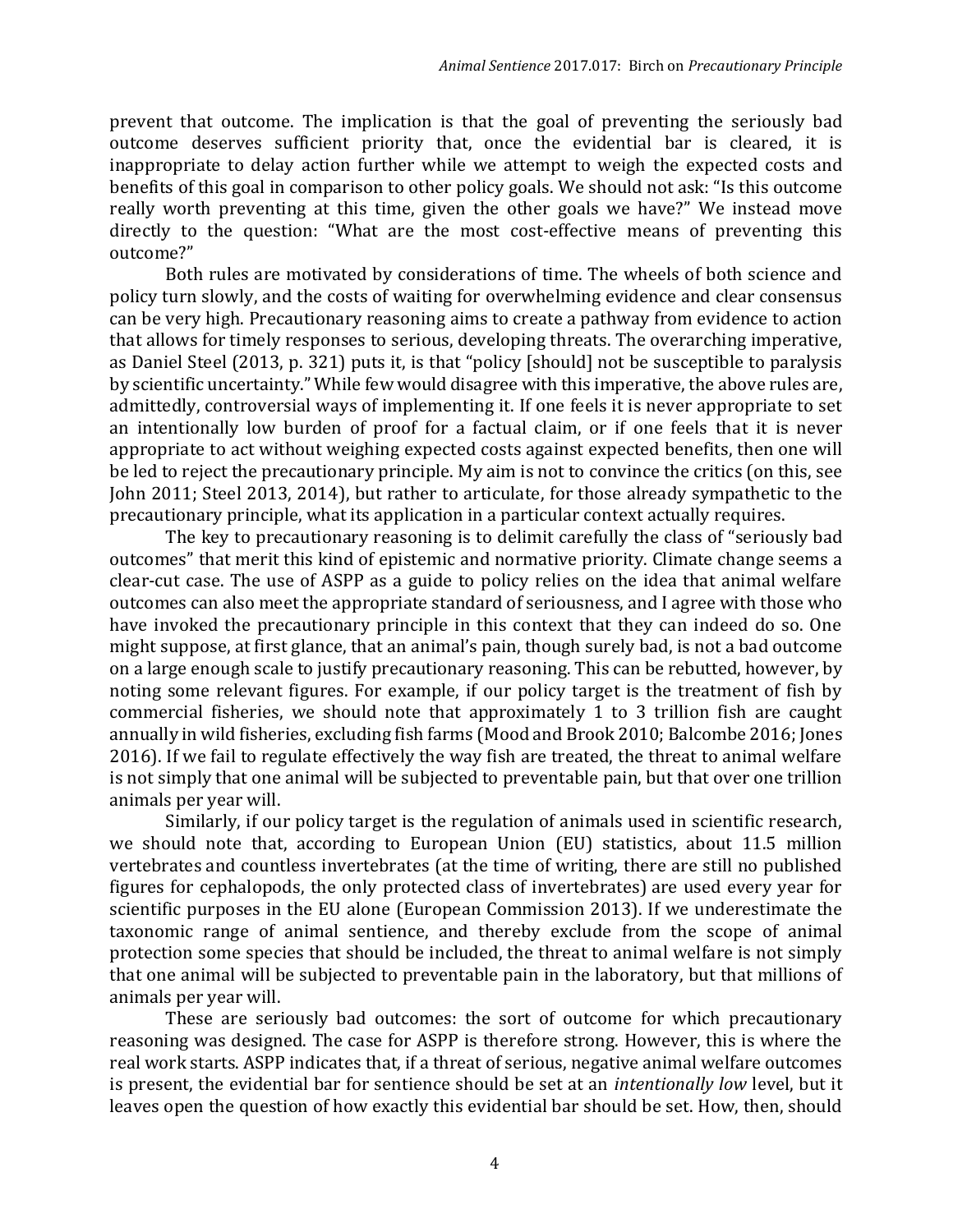it be set?

An extreme proposal would be that we should assume an animal is sentient unless there is conclusive evidence to the contrary. This is extreme because, for two main reasons, it would invite the charge of being unscientific or anti-scientific. First, the science of animal sentience would become more or less irrelevant to the scope of animal protection law: all animals would be assumed sentient unless proven otherwise, and it is hard to see how research could "prove otherwise" in any interesting case. Second, it would require the inclusion of model organisms such as nematodes (*Caenorhabditis elegans*) and fruit flies (*Drosophila melangaster*) within the scope of animal protection legislation, creating significant practical obstacles to biomedical research.

I am not suggesting that nematodes and fruit flies should not be included under any circumstances, but it seems reasonable that some evidential bar for sentience should have to be cleared. There cannot be a default presumption of sentience in all cases. Let us turn, then, to the task of formulating an appropriate evidential bar.

# **3. Applying the precautionary principle: A practical proposal**

I want to start by simply stating my proposals directly, before explaining and defending their key features. We noted above that a precautionary principle such as ASPP can be interpreted as combining an epistemic rule and a decision rule. Here is a concrete, practical proposal for the epistemic rule, which I will call BAR (because it proposes an evidential *bar*):

**BAR:** For the purposes of formulating animal protection legislation, there is sufficient evidence that animals of a particular order are sentient if there is statistically significant evidence, obtained by experiments that meet normal scientific standards, of the presence of at least one credible indicator of sentience in at least one species of that order.

Here is a concrete, practical proposal for the corresponding decision rule, which I will call ACT (because it is an imperative to *act*):

**ACT:** We should aim to include within the scope of animal protection legislation all animals for which the evidence of sentience is sufficient, according to the standard of sufficiency outlined in BAR.

The combination of BAR and ACT provides a concrete, practical way of implementing ASPP. These are the main proposals of this target article, and my hope is that, by stating them directly and precisely, I have created a good platform for revision, improvement and critical commentary. The rest of this section provides further explanation of BAR and ACT.

# *3.1. Grain of analysis*

BAR proposes the *order*, and not, for example, the species, genus or class, as the appropriate level of analysis for precautionary reasoning. For example, Octopoda is an order comprising around 300 species of octopus. The proposal is that, if at least one species in this order meets the relevant criteria for sentience, then all species of that order should be considered sentient for the purposes of formulating animal protection legislation. For instance, if one takes the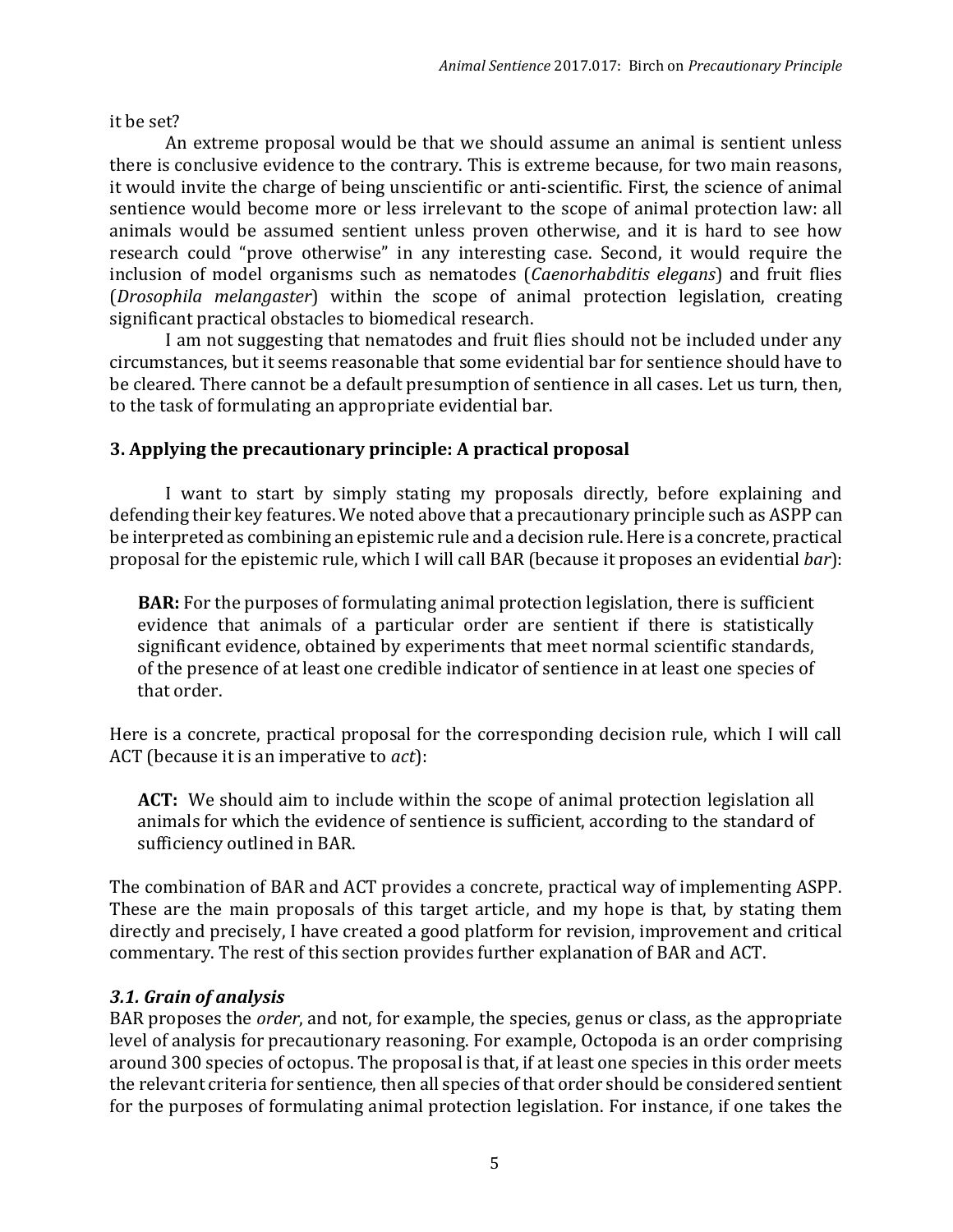evidence of sentience to be sufficient in the common octopus, *Octopus vulgaris*, one should also extend the scope of animal protection to all other genera of the order Octopoda without waiting for further evidence specific to those genera. However, separate evidence should be sought for other orders of cephalopod, such as squid and cuttlefish.

What is the principled justification for this? It is, of course, possible in principle that some species of a particular order are sentient and others are not. This seems like a particularly salient possibility when one looks at orders such as the octopods or the decapod crustaceans. However, pragmatic considerations justify attributing sentience at a coarser grain than the species or genus. It is simply not practical to test separately for sentience in all species or genera of a given order. If we have evidence of sentience in one species of an order, we should act to protect the whole order: to demand evidence of sentience *specific to each species* before taking action to cover these species would generate paralysis of precisely the sort the precautionary principle is intended to block. There are, for example, around 15,000 species of decapod crustacean, of which only a handful have been studied by animal sentience researchers.

Why not be even coarser-grained, and regard all species of an entire class, such as Cephalopoda or Malacostraca, as sentient when one species of that class meets the appropriate criteria? Again, my answer is a pragmatic one. To the extent that it is feasible to investigate sentience separately in different orders, we should. Malacostraca, for example, contains animals as diverse as crabs, amphipods and krill. To take evidence of sentience in crabs as evidence of sentience in krill seems a strikingly large jump, given the phylogenetic distance covered; a more reasonable approach is to require that krill be investigated separately. With regard to the Cephalopoda, the same might be said of taking evidence of sentience in octopuses as evidence of sentience in nautiloids. My proposal is that the order provides the best compromise: it allows animal welfare policy to respond appropriately to science, avoiding the charge of being unscientific, while at the same time allowing the science of animal sentience to proceed in a feasible way that involves studying one model organism per order, rather than attempting to study every species or genus separately.

One might still worry that to require evidence specific to each order is to impose a demanding requirement, given that, for example, there are over 40 orders of bony fish. Three things can be said in response to this worry. First, note that ACT proposes a sufficient but not necessary criterion for protection: there is an imperative to include *all* orders for which the evidence of sentience is sufficient, but not *only* such orders. ACT does not provide a reason for removing protection from any order; so, it does not provide a reason for withdrawing existing protections, such as they are, from understudied orders of bony fish. Second, the goal of testing for sentience in every order of bony fish, though demanding, is not unfeasible if interpreted as a long-term goal for animal sentience research, a field that is still at an early stage of development. Third, human exploitation of bony fish for food production and scientific research does not fall equally across all orders, and the most exploited orders (such as Salmoniformes, Gadiformes and Cypriniformes) tend to be the most studied. We do not need to wait for evidence concerning other, less-studied orders before extending protection to orders for which the evidence is already sufficient.

## *3.2. Credible indicators of sentience*

BAR further proposes that, within each order, we should require at least one credible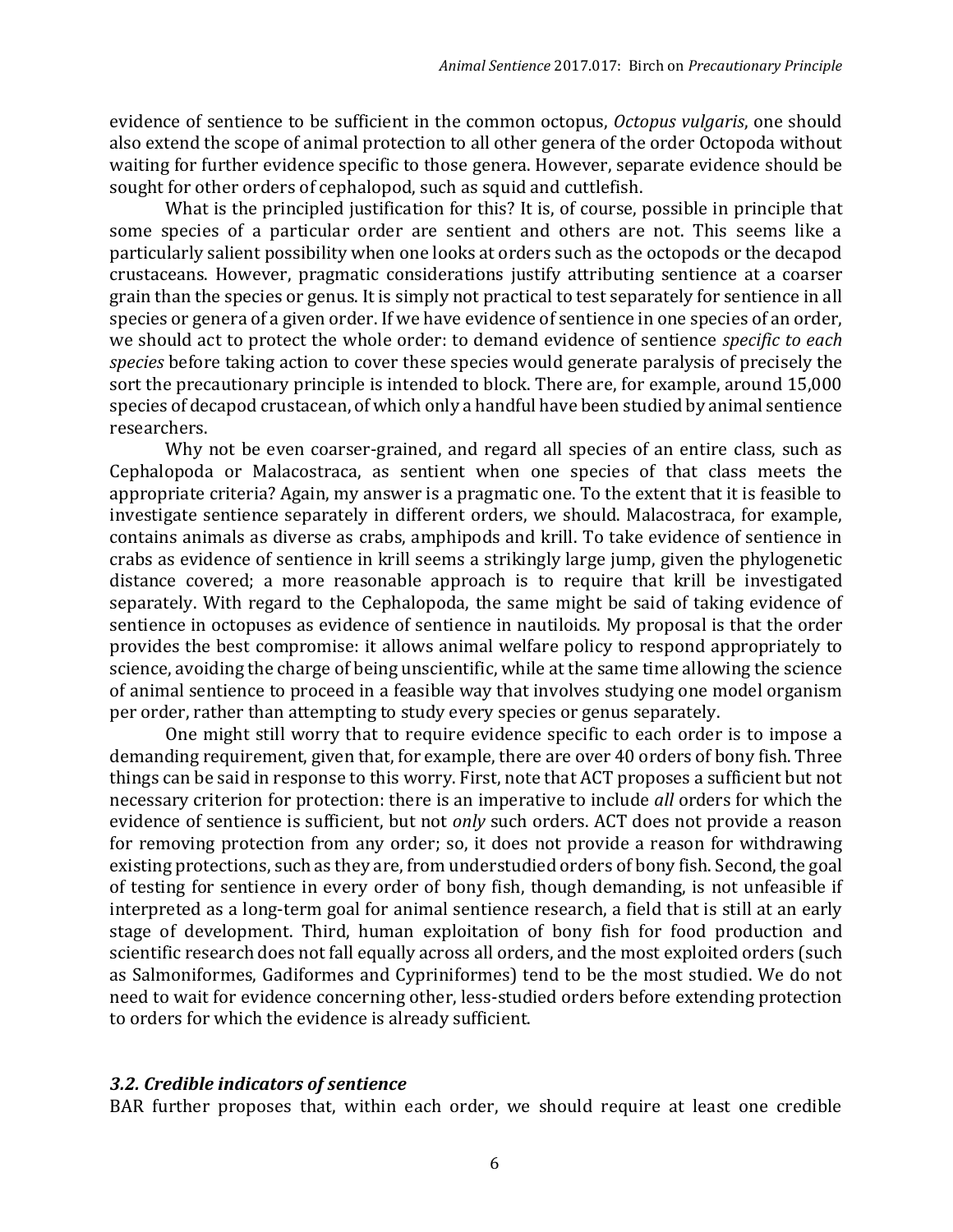indicator of sentience. What is a credible indicator of sentience? At minimum, an indicator must be an observable phenomenon that experiments can be designed to detect, and it must be credible that the presence of this indicator is explained by sentience. I do not intend to propose a definitive list of credible indicators. The proposal is rather that animal sentience researchers should, collectively, maintain, revise and update a list of the traits that are taken by the community to be credible indicators of sentience.

Such lists, comprising a mix of neurological and behavioural criteria, already exist with respect to animal pain (Bateson 1991; Smith and Boyd 1991; Sneddon et al. 2014). I will not reproduce the criteria in full here. Particularly important indicators include the *selfdelivery of analgesics*, whereby the animal learns to administer pain relief drugs such as opioids in an operant-conditioning setup; *motivational trade-offs*, whereby the animal behaves as if weighing its preference to avoid a noxious stimulus against other preferences; and *conditioned place avoidance*, whereby the animal learns to avoid locations at which it previously encountered noxious stimuli.

There is a theoretical justification for regarding these as good indicators of pain, as opposed to mere nociception, insofar as they require the brain to integrate information about tissue damage with other kinds of information, and to make that integrated information available to mechanisms of motivation, decision-making, memory and learning. Although theoretical perspectives on the origin and nature of subjective experience vary greatly, one theme common to many approaches is that subjective experience involves the integration in the brain of information from multiple sources (Dehaene 2014; Tononi and Koch 2015; Feinberg and Mallatt 2016) so as to enable its use in sophisticated forms of action-guidance, decision-making, memory and learning (Merker 2005, 2007; Ginsburg and Jablonka 2007a,b; Klein and Barron 2016).

However, there is also a simpler way to justify taking these behaviours as indicative of pain: the *best explanation* for the self-delivery of analgesics, motivational trade-offs and conditioned place avoidance involves postulating pain experiences; and this provides a reason, albeit not a conclusive reason, in favour of the hypothesis that pain is experienced (Tye 2016). This sort of "inference to the best explanation" is widespread in science (Lipton 2004) and provides a reasonable way to justify the choice of indicators of sentience in the absence of an agreed theory of consciousness.

Existing lists of credible indicators of pain should be subject to continuing review and revision if they are to serve as a reliable guide to animal protection legislation. More pressingly, however, there is a need for similar lists with respect to other dimensions of subjective experience, such as suffering, anxiety and fear. The project of compiling such lists lies outside the scope of this paper, but it is an important precondition for the reliable application of BAR.

BAR, importantly, states that *one* credible indicator of sentience is enough to justify action: we should not demand multiple indicators before acting to protect the animals concerned. The rationale for this is pragmatic: in taxa where sentience is contested, such as the decapod crustaceans, achieving high-quality evidence of one credible indicator is already a formidable task. In this context, responding to such evidence by demanding evidence of more indicators will have the effect of further delaying action, and the purpose of a precautionary principle is to prevent such delays.

#### *3.3. Normal scientific standards*

BAR proposes that, with respect to each credible indicator of sentience, statistically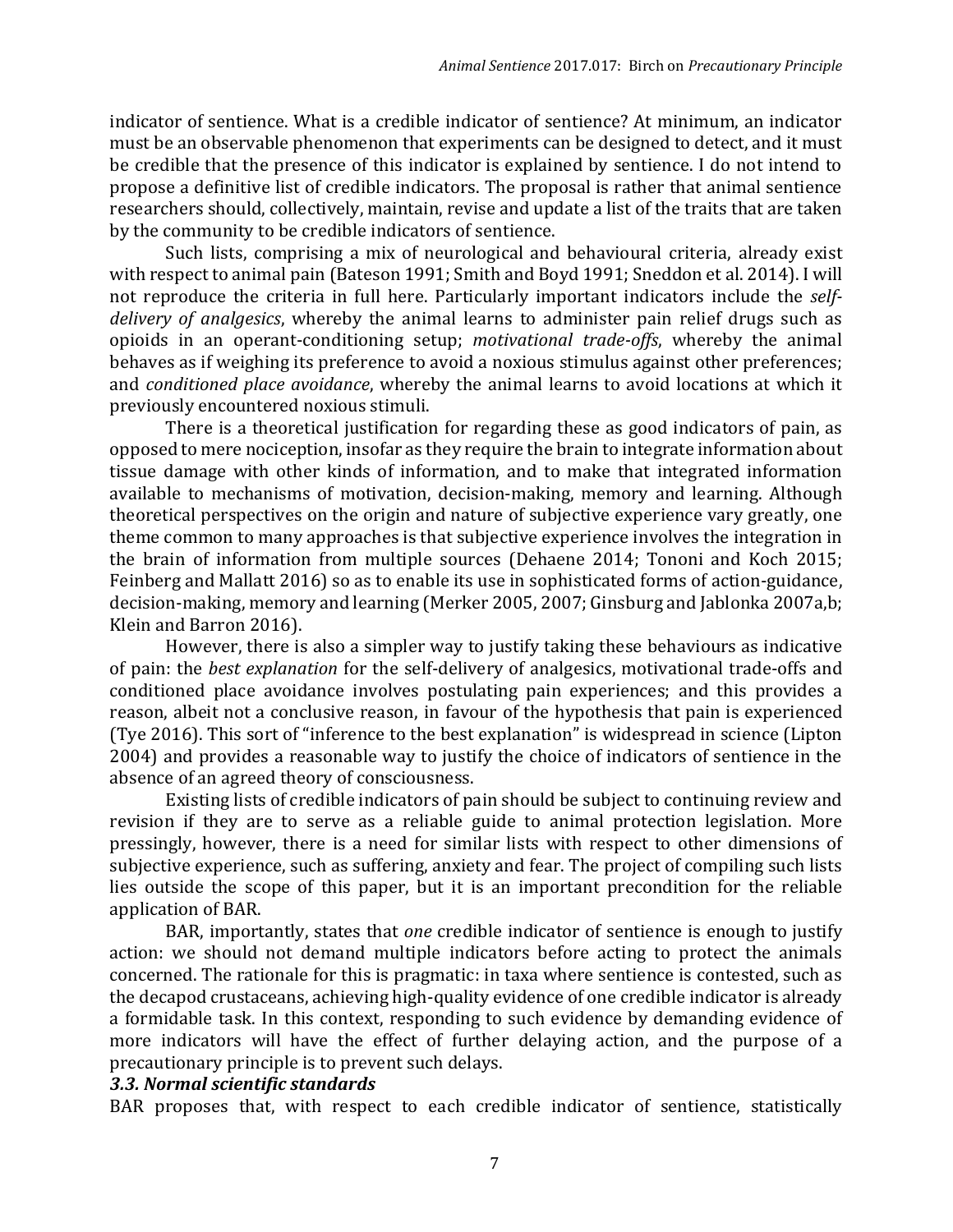significant evidence of the presence of that indicator in organisms of a particular order should be required, and normal scientific standards should be applied. Some kinds of evidence, such as anatomical evidence, do not readily admit of degrees of statistical significance: for these kinds of evidence, the normal scientific standards appropriate to that kind of evidence should be applied.

I do not intend to propose a detailed set of methodological criteria that must be met (although I welcome commentary on this issue). My point is simply that normal methodological standards still apply: applying the precautionary principle does *not* imply that one's methodological standards should be lowered, or that purely anecdotal evidence should be considered admissible. High-quality research in the field of animal sentience already meets this requirement. Consider, for example, Robert Elwood and Mirjam Appel's well-known studies of motivational trade-offs in hermit crabs (*Pagurus bernhardus)* (Elwood and Appel 2009; Appel and Elwood 2009). These studies provide credible evidence that hermit crabs trade off the quality of a shell against the intensity of the electric shock received within it. The evidence of trade-off behaviour, a credible indicator of sentience, is not simply anecdotal and meets normal scientific standards: a large sample was collected, a careful experimental protocol was developed, and precise statistical methods were applied in the analysis of data. This is exemplary work for thinking about the practical implications of BAR and ACT. According to BAR, Elwood and Appel's work provides sufficient evidence for a precautionary attribution of sentience to decapod crustaceans. According to ACT, decapods should therefore be brought within the scope of animal protection legislation.

The aim of this appeal to "normal scientific standards" is to resist any suggestion, of the sort sometimes made by critics of the precautionary principle, that applying the precautionary principle implies lowering one's scientific standards. At least in the case of animal sentience, I deny that this is the case. A low evidential bar should not be applied when inferring the presence of credible indicators of sentience. It should instead be applied at a later stage: it should be applied when making a precautionary attribution of sentience on the basis of a single credible indicator, and when extrapolating across a whole order from a single species. There should *not* be any lowering of standards with regard to the methodology of experiments, or with regard to the analysis of experimental data.

#### *3.4. The scope of animal protection legislation*

ACT proposes that when the burden of proof outlined in BAR is satisfied, the animals in question should be *brought within the scope of animal protection legislation*. This deliberately leaves open the questions of how, and to what extent, the treatment of these animals should be regulated: that is, it leaves open the proper content and implementation of the regulations. This is appropriate since the content and implementation is likely to vary a great deal depending on the animals in question: the components of good welfare for octopods, for example, differ from the components of good welfare for sheep or cattle (Broom 2014). The most we can say in general is that animals that satisfy BAR should, in some appropriate way, be brought within the purview of animal protection. Note that, according to ASPP, considerations of cost-effectiveness can legitimately be raised at this point: the regulatory means taken to prevent serious, negative animal welfare outcomes should be cost-effective, in comparison to other feasible means. This should be highlighted so as to pre-empt some potential concerns (see Section 5).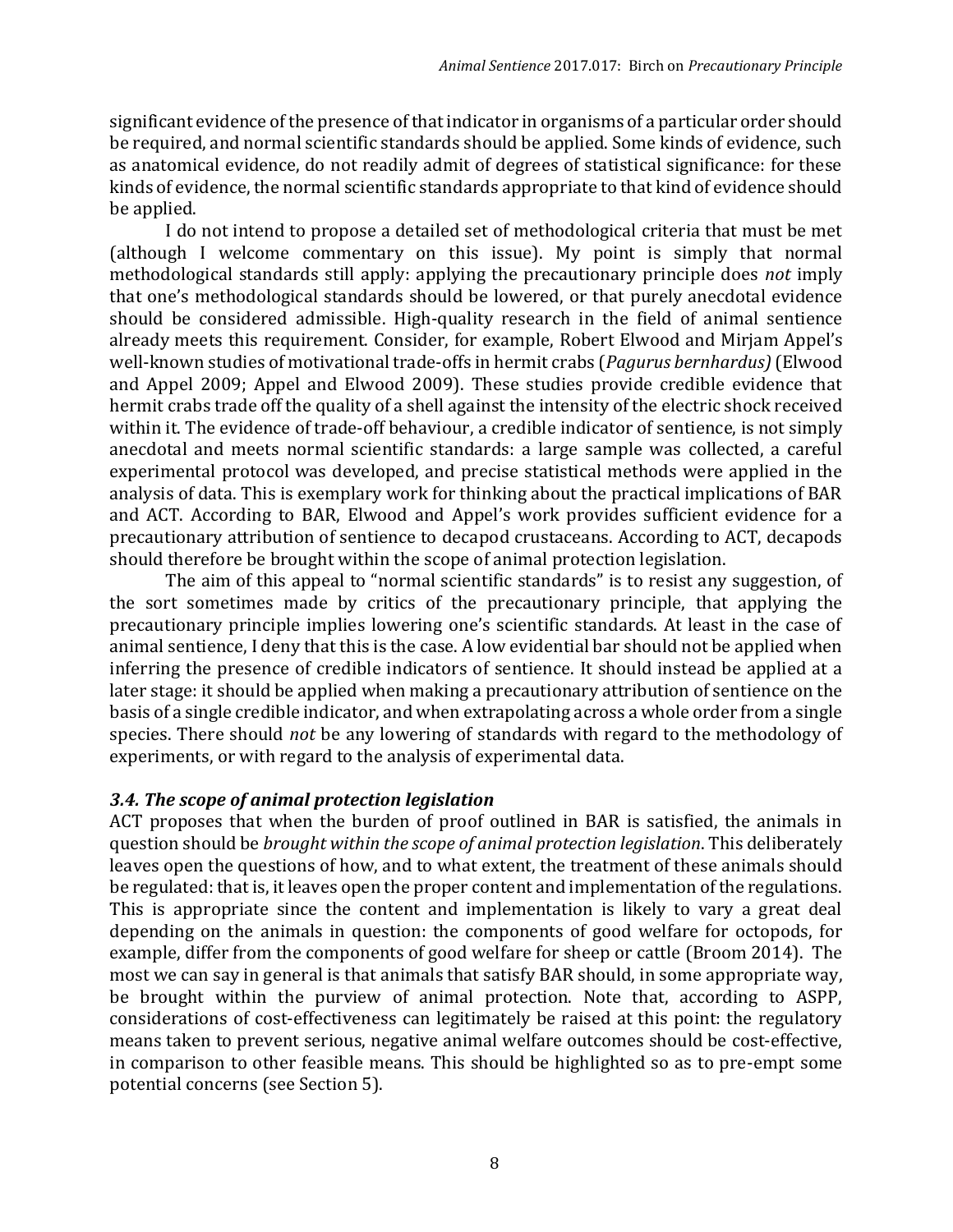#### **4. Alignment with current practice**

I take it to be a mark in favour of my proposal that it is well-aligned with existing views on this question in animal welfare science. The proposal can thus be seen as articulating and making precise what I take to be the conventional wisdom in large areas of the field, rather than as calling for substantial changes to current practice.

A case in point is the reasoning that led to the 2010 EU directive on the protection of animals used for scientific purposes. This is a rare example of policymakers acting, albeit not in full, on expert advice from animal welfare scientists. The story behind this directive, in broad outline, is as follows. In 2003, a Technical Expert Working Group was asked to advise on revisions to the original 1986 directive. One of the sub-groups was tasked with deciding the appropriate scope of the directive, and in particular whether it should be extended to encompass some invertebrates. They recommended supplementing the directive with an annex listing protected invertebrate species, proposing that:

"*Inclusion of any invertebrate species in this Annex should only occur on the basis of sound scientific evidence as to their sentience and ability to feel pain, as assessed by a Scientific Committee of experts appointed by the EC [European Commission] (but applying the precautionary principle)*." (TEWG 2003, p. 6)

Following the reports of the working group, the Animal Health and Animal Welfare Panel of the European Food Standards Agency was invited to give an opinion, including a precise recommendation as to which invertebrates should be included (AHAW 2005). Their report did not mention the precautionary principle explicitly, yet the reasoning in the report seems implicitly well-aligned with ASPP, BAR and ACT.

For example, the AHAW panel recommended the inclusion of decapod crustaceans in the scope of the directive, primarily on the basis of the experiments of Hector Maldonado and colleagues on the effects of morphine and naloxone on defensive responses in crabs (Lozada et al. 1988; Bergamo et al. 1992). This is an example of good precautionary reasoning of precisely the sort I have advocated: high-quality evidence of one credible indicator of sentience was used as a basis for advising that protection be extended to the whole order. As it happens, a more recent study by Stuart Barr and Robert Elwood (2011) has cast doubt on the evidence for morphine analgesia in crabs, so the evidence for this particular indicator is now more mixed than it was in 2005. However, as noted above, the evidence for other credible indicators of sentience in decapods, such as trade-off behaviour, is now stronger, and so the overall case for including decapods remains strong.

A 2008 draft directive incorporated the recommendations of the AHAW panel. Ultimately, however, the recommendation to include decapods was not implemented in the final directive, which extended protection to cephalopods and cyclostomes (lampreys and hagfish) but not to decapods. The inclusion of decapods within the scope of the draft directive met with fierce resistance from the biomedical research community, especially in the UK (Bioscience Sector 2009); and, following negotiations between the EC and the EU member states, the proposed extension was dropped.

Many of the arguments against the inclusion of decapods within the scope of this directive can be interpreted as general arguments against the form of precautionary reasoning on which the draft directive was based. We should therefore consider these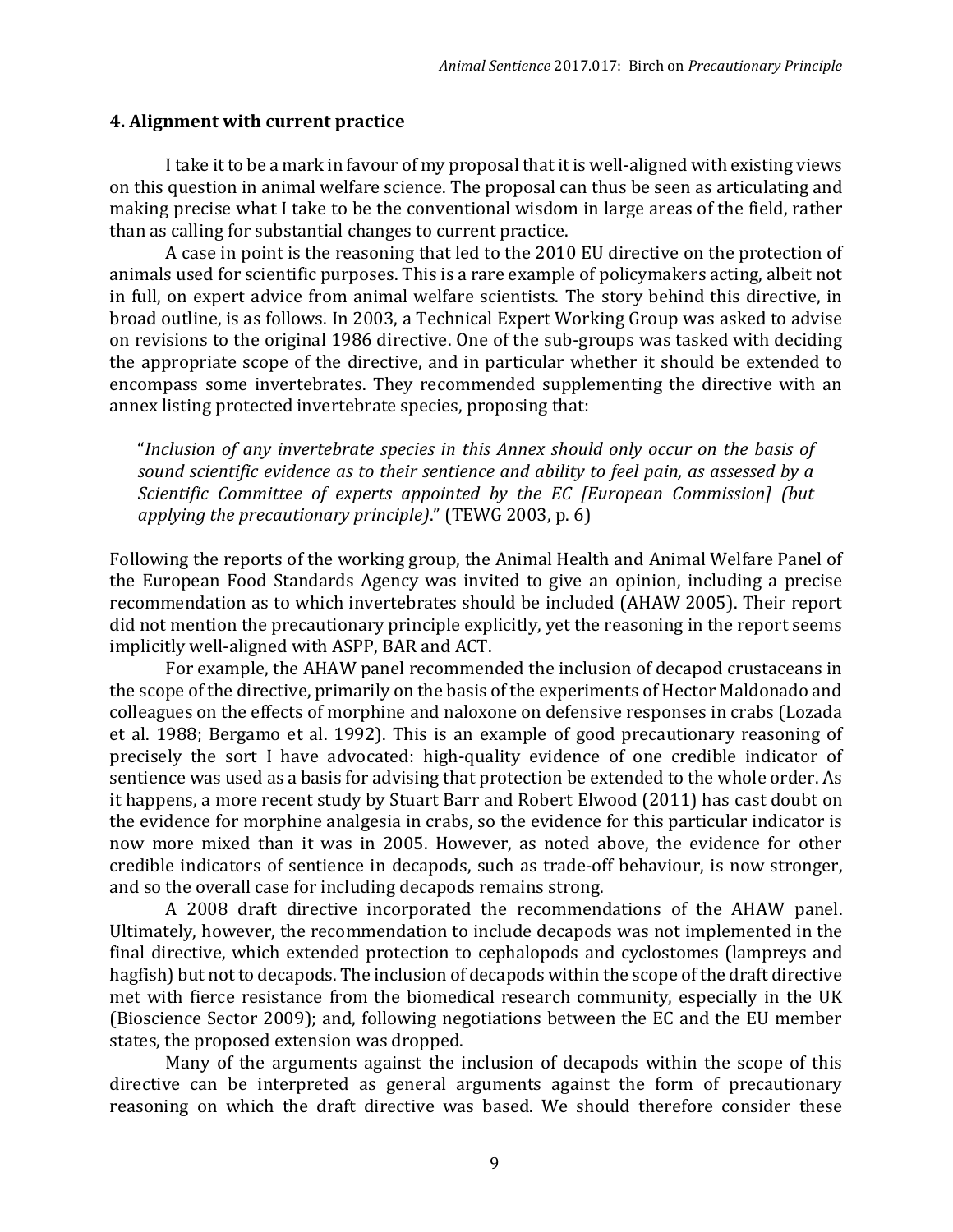counterarguments.

#### **5. Considering the counterarguments**

The UK Bioscience Sector response to the EC's 2008 draft directive, together with the testimony delivered in person by representatives of the Bioscience Sector to the House of Lords, provides a rich source of influential counterarguments to the use of precautionary reasoning in relation to animal sentience. Three main counterarguments can be identified. All of them focus on the potential for unforeseen costs and exaggerated benefits in applying the precautionary principle.

#### *5.1. Bureaucracy does not improve welfare*

First, there is what we might call the "bureaucracy does not improve welfare" argument. The concern is that bringing a species within the scope of animal protection legislation merely increases the bureaucracy involved in using that species for scientific purposes, without materially improving the welfare of the animals studied. The Bioscience Sector (2009) claimed, for example, that extending the scope of EU animal protection law "would bring large areas of research that were previously not regulated under bureaucratic control without any tangible animal welfare benefits."

The underlying assumption of this argument is that scientists already treat animals well, and that additional bureaucracy merely imposes on scientists the burden of proving that they do so. If this is correct, then extending the scope of animal protection law (in relation to animals used for scientific purposes) is not a cost-effective means of preventing serious, negative welfare outcomes. Although this argument is specific to animals used for scientific purposes, one can easily imagine farmers making a parallel argument about animals used in food production.

We should observe, however, that this argument is really expressing a general concern about *all* regulation of the use of animals for scientific purposes: if scientists can invariably be trusted to treat animals well, then there is no need for a regulatory framework at all. We have such a framework because we do not consider it appropriate to take it wholly on trust that sentient animals will be treated well. A lack of proper regulatory oversight creates a risk of serious, negative welfare outcomes, and we can acknowledge the importance of mitigating this risk while also acknowledging that the vast majority of biomedical researchers have a genuine concern for animal welfare.

Given that the need for some such framework is not in dispute, further reasons are needed to justify the exclusion from that framework of invertebrates that satisfy BAR. One might even argue that it is especially important to include such invertebrates precisely because they are not always regarded as sentient. If an animal is not regarded as sentient, practices that would be considered clearly inhumane if performed on a vertebrate, such as the removal of limbs without anesthetic or analgesic, may be allowed to persist.

#### *5.2. International competition*

The second counterargument is what we might call the "international competition" argument. The concern here is that extending the scope of animal protection legislation, by increasing the bureaucratic burden on scientists, undermines the international scientific competitiveness of the nation or region (in this case, the EU) and creates an incentive for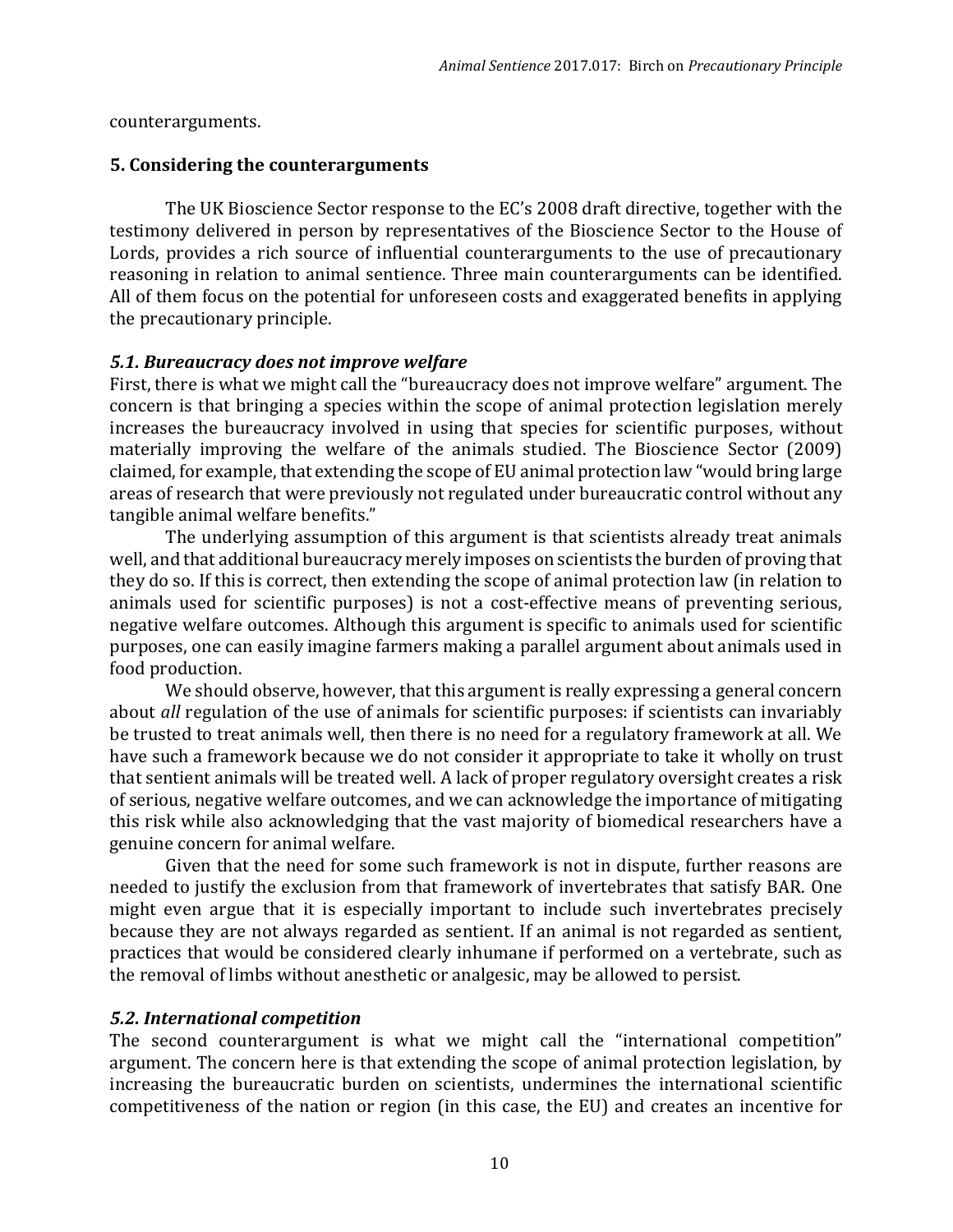scientists to conduct some of their experimental work outside that region, or perhaps to relocate entirely. The Bioscience Sector (2009) made this argument, writing that extending the scope of the EU directive "would impede scientific research and markedly restrict our ability to compete internationally in areas of considerable commercial and scientific importance."

This is an understandable concern. Two things can be said in response. First, recall that measures taken when applying the precautionary principle should always be subjected to a test of cost-effectiveness in comparison to other feasible measures. If the regulation of the use of animals for scientific purposes in Europe were to become so burdensome that large numbers of scientists were induced to work outside Europe, leaving them outside the reach of those regulations, this would indicate that the measures had not been effective, and had instead been counterproductive. This would be a reason to streamline the implementation of the framework by (for example) making reporting procedures less burdensome, but not a reason to reject the precautionary principle.

Second, I suggest that this concern, while non-trivial, is not sufficiently serious to justify the exclusion of invertebrates that satisfy BAR from the scope of animal protection. To the extent that this reason formed part of the justification for excluding decapods from the 2010 EU directive, this was a mistake. By way of analogy, consider climate change. It might be argued that substantial measures to reduce carbon emissions could undermine the international economic competitiveness of the countries that implement them. This is something to be minimized, as far as possible, but it is not a reason to reject the need for such measures. The imperative to prevent serious harm may sometimes override the economic, or even scientific, interests of a particular nation or region.

#### *5.3. Perverse incentives*

The third counterargument, and the one I consider most concerning, is what we might call the "perverse incentives" argument. The maxim to "reduce, refine and replace" is an important principle in biomedical research. In some cases, "replacement" may take the form of replacing vertebrates with invertebrates: for example, in environmental safety tests designed to test the effects of a chemical on marine life, decapod crustaceans may be used in preference to fish. One might grant that decapods have some degree of sentience and yet still approve of these replacements, on the grounds that fish may have a richer, more complex form of sentience than decapods (although the idea of degrees or grades of sentience requires further articulation and is open to debate). To the extent that these replacements are justified (and I grant that there is room for further debate here), it seems appropriate to incentivize them.

Here a concern arises: if decapods fall outside the scope of animal protection legislation, this creates an incentive, in the form of a lower bureaucratic burden, to use them in preference to vertebrates. Bringing decapods within the scope of animal protection removes that incentive, potentially discouraging reasonable replacements. This argument was made by the Bioscience Sector (2009) and was put forcefully to the House of Lords EU Committee by Sir Leszek Borysiewicz, then head of the UK's Medical Research Council:

"*The question of whether there is sentience within some of these lower forms of life is inherent as to why they should actually come under this particular Directive. The evidence*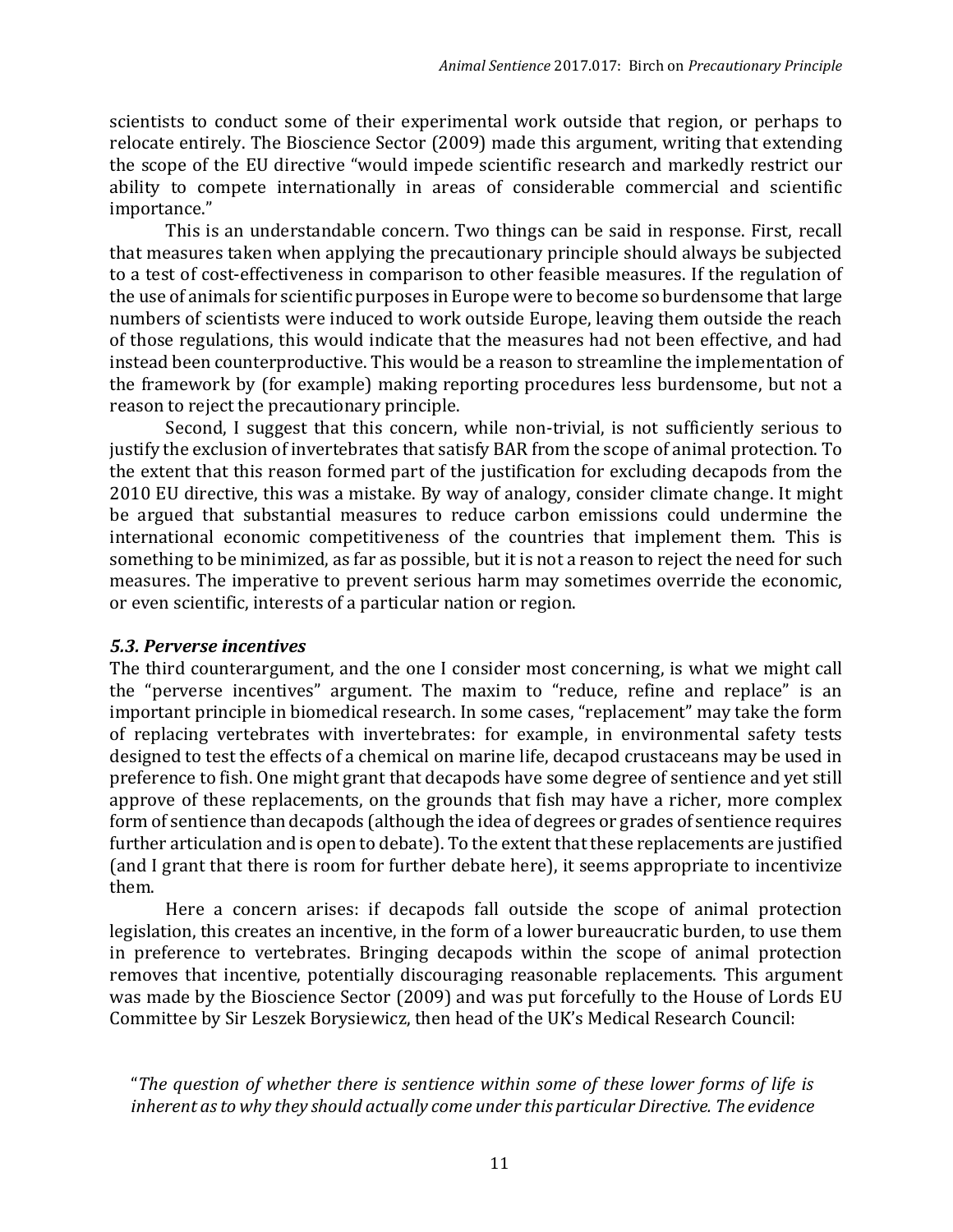*base on which that is based is very limited indeed, and is, in fact, very difficult to prove one way or the other, in some of these animals. The problem is that many of these animals will also form the basis on which we can eventually look for substitutions of non-human primates and other species, so that if you begin to restrict their potential use and investigation in this area it does cause major problems for reasonable movement in the 3Rs direction. That is the main reason why I, in particular, find that extremely difficult to engage with*." (House of Lords 2009, Minutes of Evidence, Q245)

I agree that we should take seriously the need to incentivize reasonable replacements. However, I suggest that this is best interpreted as a concern properly relating to the *content* and *implementation* of animal protection law, not a concern properly relating to its *scope*. It is possible in principle to bring decapods within the scope of animal protection law while ensuring that there are still incentives to use them in preference to fish (or indeed, as Borysiewicz surprisingly suggests, non-human primates). These incentives might take the form of streamlined reporting and authorization procedures.

In short, what is needed here is a different kind of "replacement": the replacement of a crude and problematic way of incentivizing replacements (i.e., through intentionally leaving potentially sentient "lower" animals outside the scope of animal protection) by a more sophisticated incentive structure. This more sophisticated structure should be based on the principle that, while all animals that satisfy BAR should be given legislative protection, it is appropriate that the protection is more burdensome for some orders than others. As a rule of thumb, it seems reasonable that a greater degree of sentience should imply a greater degree of regulatory oversight, although (as noted above) this raises the question of how degrees of sentience are to be conceptualized and estimated (if such comparisons are even possible). I cannot do justice to this complex and difficult issue here.

#### **6. Conclusion**

The overarching principle ASPP, and its practical implementations BAR and ACT, provide a framework for applying the precautionary principle to the question of animal sentience. There is no doubt room for further refinement of many aspects of the framework, and I welcome critical commentary on this. In constructing a framework for setting the burden of proof, I have not aimed to review, in any systematic way, those orders that merit protection by the lights of this framework and those that do not. In closing, I will simply note that the appropriate burden of proof has, in my view, been attained in the case of octopods, decapod crustaceans and many orders of bony fish. There are, however, many orders of mollusc and arthropod for which the burden of proof has not yet been attained. The status of the jawless fish (lampreys and hagfish) and cartilaginous fish in relation to the proposed burden of proof is difficult to assess, so I especially welcome commentary on this issue.

#### **Acknowledgements**

I thank Susanne Burri, Andrew Buskell, Bob Elwood, Marta Halina, Stevan Harnad, Stephen John, Alex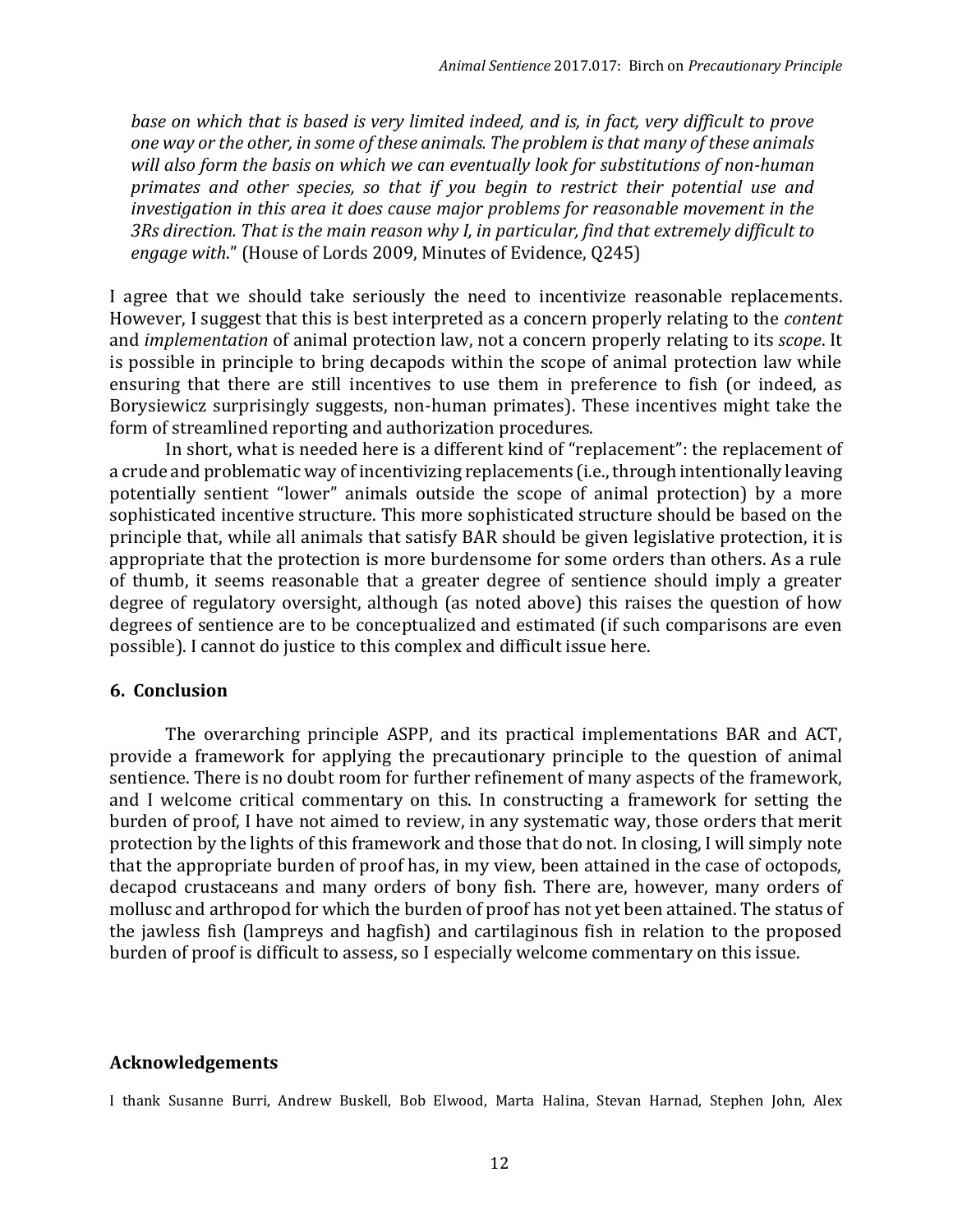Voorhoeve, and audiences at the University of Cambridge and at the 2016 meeting of the Philosophy of Science Association in Atlanta, GA, for their insightful comments. This work was supported by a Philip Leverhulme Prize from the Leverhulme Trust.

**Call for Commentary:** *Animal Sentience* publishe[s Open Peer Commentary](http://users.ecs.soton.ac.uk/harnad/Temp/Kata/bbs.editorial.html) on all accepted target articles. Target articles are peer-reviewed. Commentaries are editorially reviewed. There are submitted commentaries as well as invited commentaries. Commentaries appear as soon as they have been reviewed, revised and accepted. Target article authors may respond to their commentaries individually or in a joint response to multiple commentaries.

**Instructions:**<http://animalstudiesrepository.org/animsent/guidelines.html>

#### **References**

- Andrews, P. L. R. (2011). Laboratory invertebrates: Only spineless, or spineless and painless? *ILAR Journal* 52:121-125.
- Animal Health and Animal Welfare Panel of the European Food Standards Agency [AHAW]. (2005). Aspects of the biology and welfare of animals used for experimental and other scientific purposes (EFSA-Q-2004-105). *Annex to the EFSA Journal* 292:1-136.
- Appel, M. and Elwood, R. (2009). Motivational trade-offs and potential pain experience in hermit crabs. *Applied Animal Behaviour Science* 119:120-124.
- Balcombe, J. (2016). *What a Fish Knows: The Inner Lives of Our Underwater Cousins*. London: Oneworld.
- Barr, S. and Elwood, R. W. (2011). No evidence of morphine analgesia to noxious shock in the shore crab, *Carcinus maenas*. *Behavioral Processes* 86:340-344.
- Bateson, P. (1991). Assessment of pain in animals. *Animal Behaviour* 42:827-839.
- Bergamo, P., Maldonado, H. and Miralto, A. (1992). Opiate effect on the threat display in the crab *Carcinus mediterraneus*. *Pharmacology Biochemistry and Behavior* 42:323-326.
- Bioscience Sector. (2009). *A Bioscience Sector Response to the House of Lords European Union Committee Inquiry: Revision of Directive 86/609 on the protection of animals used for scientific purposes.*
- Block, N. J. (1995). On a confusion about the function of consciousness. *Behavioral and Brain Sciences* 18:227-247.
- Bradshaw, R. H. (1998). Consciousness in non-human animals: adopting the precautionary principle. *Journal of Consciousness Studies* 5:108-114.
- Broom, D. M. (2014). *Sentience and Animal Welfare*. Wallingford: CABI.
- Brown, C. (2016). [Fish pain: An inconvenient truth.](http://animalstudiesrepository.org/animsent/vol1/iss3/32/) *Animal Sentience* 3(32).
- Dehaene, S. (2014). *Consciousness and the Brain: Deciphering How the Brain Codes Our Thoughts*. New York: Viking Press.
- Elwood, R. W. and Appel, M. (2009). Pain experience in hermit crabs. *Animal Behaviour* 77:1243-1246.
- European Commission. (2013). *Report from the Commission to the Council and the European Parliament. Seventh Report on the Statistics on the Number of Animals used for Experimental and other Scientific Purposes in the Member States of the European Union.*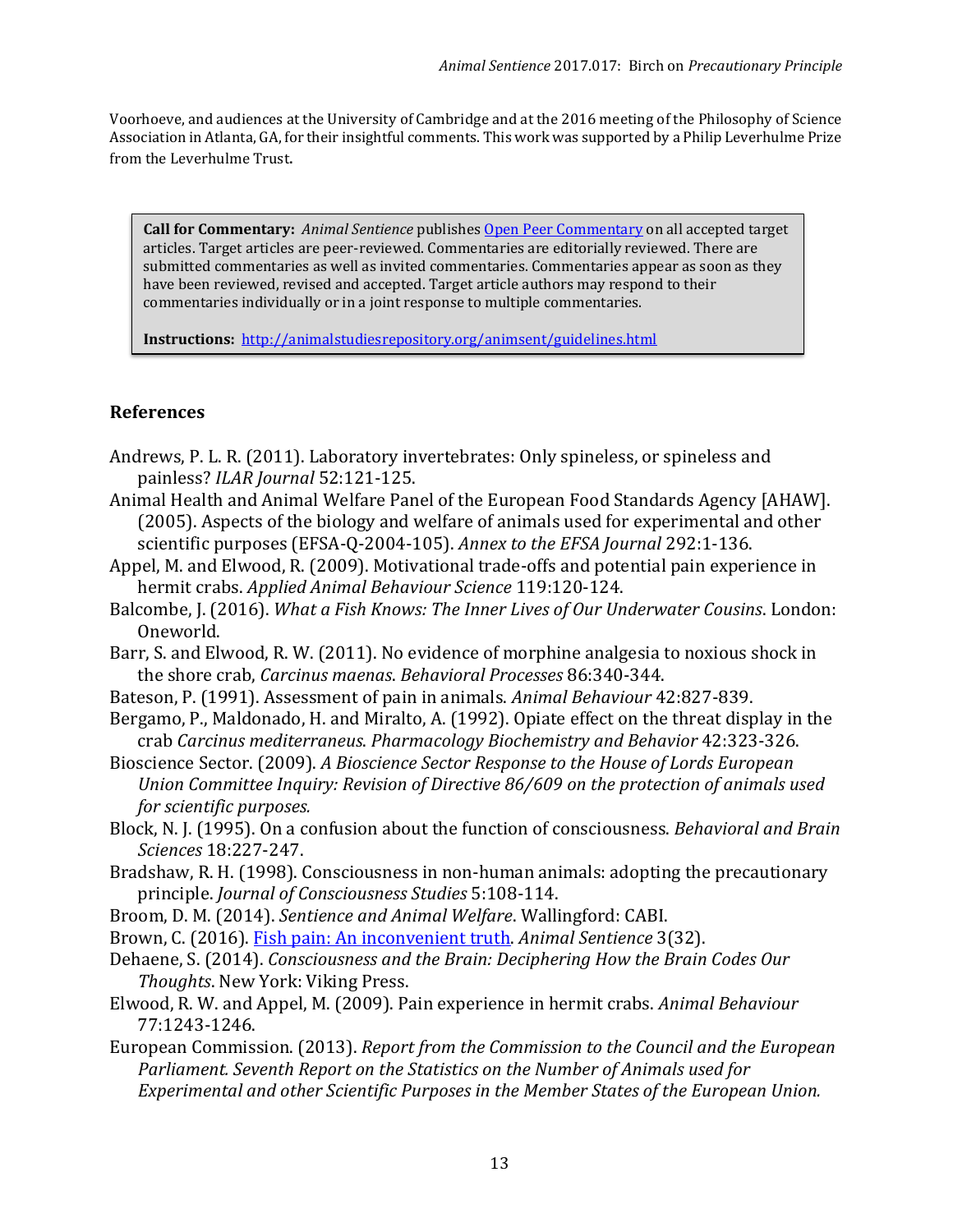COM/2013/0859.

- Feinberg, T. E. and Mallatt, J. M. (2016). *The Ancient Origins of Consciousness: How the Brain Created Experience*. Cambridge, MA: MIT Press.
- Ginsburg, S. and Jablonka, E. (2007a). The transition to experiencing I: Limited learning and limited experiencing. *Biological Theory* 2:218-230.
- Ginsburg, S. and Jablonka, E. (2007b). The transition to experiencing II: The evolution of associative learning based on feelings. *Biological Theory* 2:231-243.
- Gorman, J. (2016). Do honeybees feel? Scientists are entertaining the idea. *The New York Times*, April 18, 2016.
- House of Lords. (2009). *Twenty-Second Report of the European Union Committee. The Revision of the EU Directive on the Protection of Animals Used for Scientific Purposes.*
- John, S. (2011). Risk and precaution. In Dawson, A. (Ed.), *Public Health Ethics: Key Concepts and Issues in Policy and Practice*, pp. 67-84.
- Jones, R. C. (2013). Science, sentience and animal welfare. *Biology and Philosophy* 28:1-30.
- Jones, R. C. (2016). [Fish sentience and the precautionary principle.](http://animalstudiesrepository.org/animsent/vol1/iss3/10/) *Animal Sentience* 3(10).
- Klein, C. and Barron, A. B. (2016). [Insects have the capacity for subjective experience.](http://animalstudiesrepository.org/animsent/vol1/iss9/1/) *Animal Sentience* 9(1).
- Lipton, P. (2004). *Inference to the Best Explanation* (2nd ed.). London: Routledge.
- Lozada, M., Romano, A. and Maldonado, H. (1988). Effect of morphine and naloxone on a defensive response of the crab *Chasmagnathus granulatus*. *Pharmacology Biochemistry and Behavior* 30:635-640.
- Merker, B. H. (2005). The liabilities of motility: A selection pressure for the transition to consciousness in animal evolution. *Consciousness and Cognition* 14:89-114.
- Merker, B. H. (2007). Consciousness without a cerebral cortex: a challenge for neuroscience and medicine. *Behavioral and Brain Sciences* 30:63-81.
- Mood, A. and Brook, P. (2010). *Estimating the Number of Fish Caught in Global Fishing Each Year*. Retrieved from http://fishcount.org.uk/published/std/fishcountstudy.pdf.
- Nagel, T. (1974). What is it like to be a bat? *Philosophical Review* 83:435-450.
- O'Riordan, T. and Cameron, J. (Eds.). (1994). *Interpreting the precautionary principle* (Vol. 2). London: Earthscan.
- Seth, A. K. (2016). [Why fish pain cannot and should not be ruled out.](http://animalstudiesrepository.org/animsent/vol1/iss3/14/) *Animal Sentience* 3(14). Singer, P. (1975). *Animal Liberation*. New York: Avon Books.
- Smith, J. A. and Boyd, K. M. (Eds.). (1991). *Lives in the Balance: The Ethics of Using Animals in Biomedical Research*. Oxford: Oxford University Press.
- Sneddon, L. U., Elwood, R. W., Adamo, S. A. and Leach, M. C. (2014). Defining and assessing animal pain. *Animal Behaviour* 97:201-212.
- Steel, D. (2013). The precautionary principle and the dilemma objection. *Ethics, Policy and Environment* 16:321-340.
- Steel, D. (2014). *Philosophy and the Precautionary Principle: Science, Evidence, and Environmental Policy*. Cambridge: Cambridge University Press.
- Sunstein, C. R. (2005). *Laws of Fear: Beyond the Precautionary Principle.* Cambridge: Cambridge University Press.
- Technical Expert Working Group for the Revision of Directive 86/609/EEC [TEWG]. (2003). *Review of EU Directive 86/609/EEC. Final Report from the Scope Sub-Group.*
- Tononi, G. and Koch, C. (2015). Consciousness: Here, there and everywhere? *Philosophical Transactions of the Royal Society of London B: Biological Sciences* 370:20140167.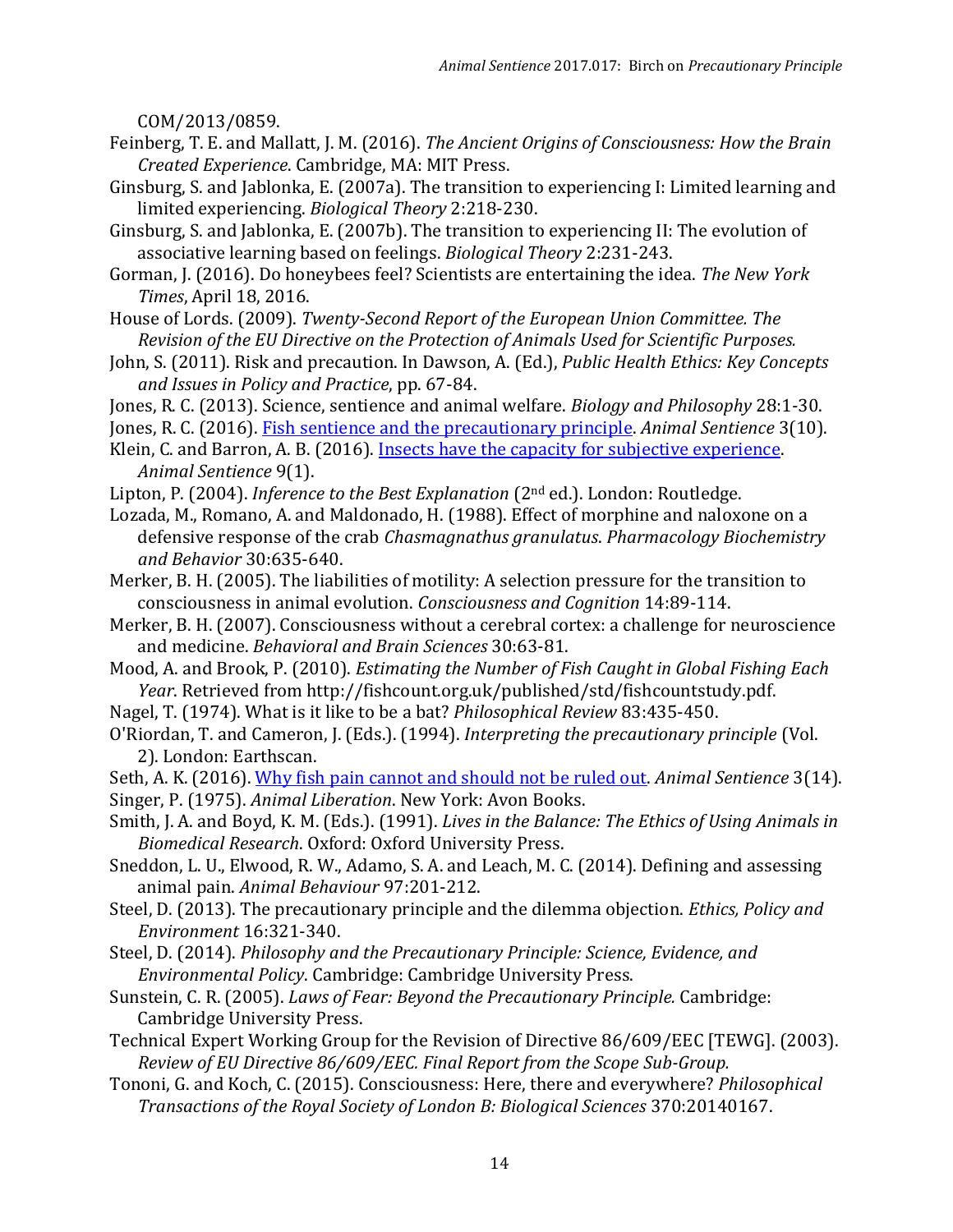- Tye, M. (2016). *Tense Bees and Shell-Shocked Crabs: Are Animals Conscious?* New York: Oxford University Press.
- United Nations. (1992). *Rio Declaration on Environment and Development. Report of the United Nations Conference on Environment and Development, Rio de Janeiro, June 3–14.* New York: United Nations.
- Varner, G. E. (2012). *Personhood, Ethics, and Animal Cognition: Situating Animals in Hare's Two-Level Utilitarianism*. New York: Oxford University Press.

**Call for Commentary:** *Animal Sentience* publishes [Open Peer Commentary](http://users.ecs.soton.ac.uk/harnad/Temp/Kata/bbs.editorial.html) on all accepted target articles. Target articles are peer-reviewed. Commentaries are editorially reviewed. There are submitted commentaries as well as invited commentaries. Commentaries appear as soon as they have been reviewed, revised and accepted. Target article authors may respond to their commentaries individually or in a joint response to multiple commentaries.

**Instructions:** <http://animalstudiesrepository.org/animsent/guidelines.html>